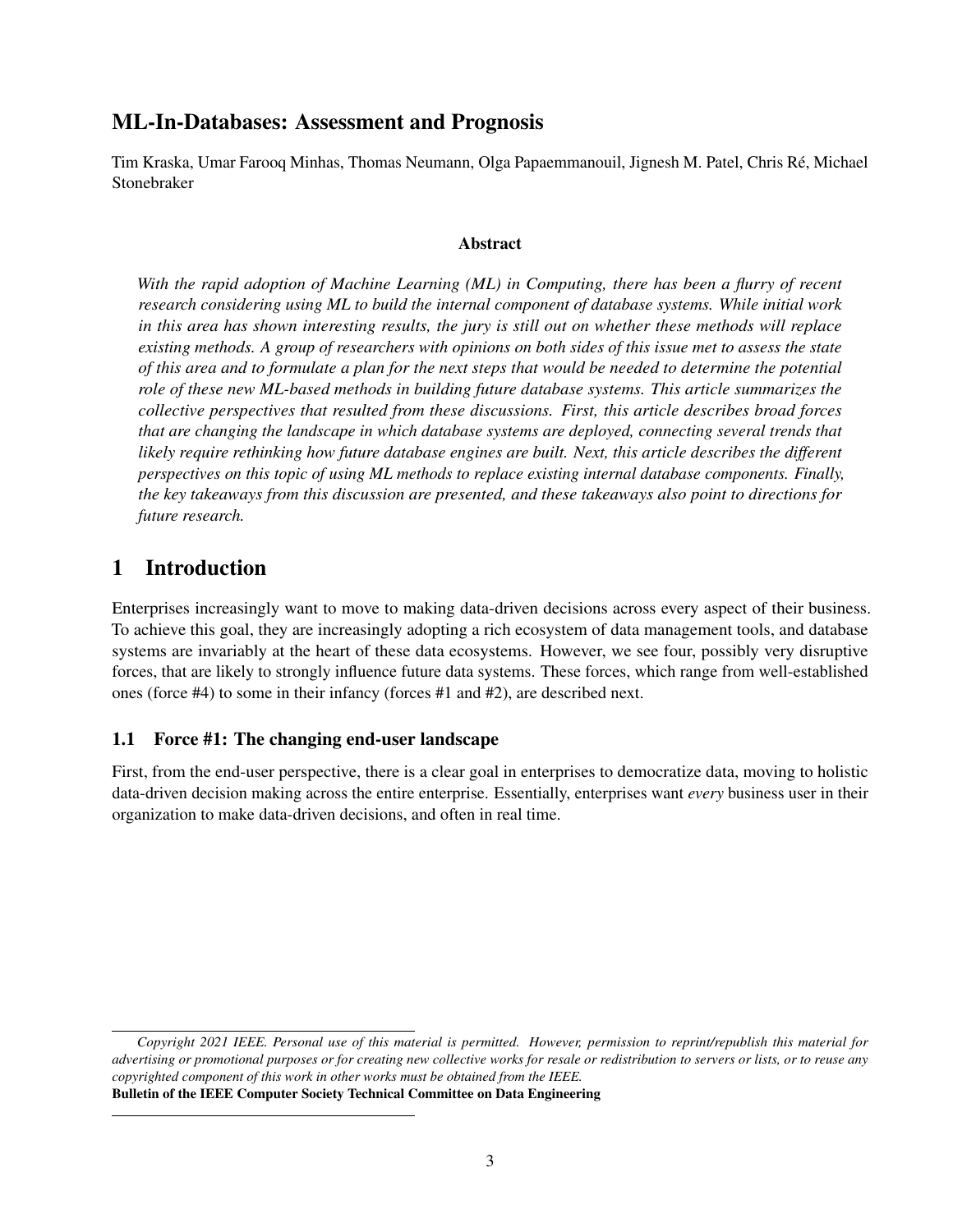This transformation will require that a broad range of employees in an organization must have access to the underlying enterprise data (with appropriate access controls and often via applications). In this new world, the end user is a non-programmer business user, as opposed to a business analyst, who asks ad hoc questions using a variety of querying paradigms, including natural language and no-code interfaces.

With this driving force, the "audience" for a database system will explode from database programmers and business analysts to a much larger group of business users. This driving force will also change the technical programming skill set that one can expect from an end user.

#### 1.2 Force #2: The changing application surface

Second, in this new data-democratized world that we see coming, end users will demand that the underlying platform carry out a broader range of data analysis tasks. These tasks go beyond traditional structured query processing (SQL) to include machine learning (both exploratory and predictive) and more complex analytics, such as regressions and principal components analysis. Moreover, we expect sophisticated visualizations and natural language processing (NLP) to become much more important. Further, these tasks must be carried out efficiently on an ever-increasing volume of data.

In addition, when deploying machine learning (ML) for prediction, there is a critical need (increasingly driven by regulations) to manage and archive the entire data pipeline that is associated with a deployed ML model. In other words, there is a need for data platforms to provide robust model management as an integrated core feature of the data platform itself.

### 1.3 Force #3: The changing data organization

Third, an often-quoted anecdote is that data scientists spend at least 80% of their time finding data sets they want to analyze, cleaning the data and integrating it together. A further anecdote is that independently constructed data sets never have a common schema, which makes the data integration problem noted above especially difficult. Obviously, analyses whether through ML or other means will produce garbage on dirty or inconsistent data. As a result, a key ground stake for this new data-democratized reality is that there must be a single source of truth for data in the entire enterprise. This aspect is leading to the consolidation of data spread across data silos into a common data repository, often called a data lake. To fully leverage this data lake, we see enterprises making substantially greater investments in data cataloging, data integration and data cleaning off into the future.

#### 1.4 Force #4: The changing hardware substrate

The last driving force, and in many ways the force that is accelerating the other three forces described above, is the move to the cloud. This force fundamentally shifts the substrate on which analytic database software runs. Gone are the days in which a business intelligence database system ran on hardware consisting of a physical server box resident in the enterprise, and consisting of predefined fixed amounts of compute, memory, storage and networking components. In the cloud the server becomes a collection of disaggregated compute, memory, storage (with many more tiers), and networking resources, all of which can be mixed in just about any proportion.

Further, this virtual server can be elastically sized, often in a matter of seconds, to add or subtract any of these hardware resources. While such a virtual server may be a collection of many physical components spread across a physical data center (or data centers), logically, it presents itself as a single server. We call this virtual server a *cloud server* in the remainder of this article.

What is even more powerful is that cloud servers are more economical than traditional servers, as they are priced using a pay-as-you-go paradigm. Enterprises can size up their cloud server capacity for a short amount of time and size it down when done, making internal capital allocation processes far cheaper. Thus, large data projects now become more financially viable.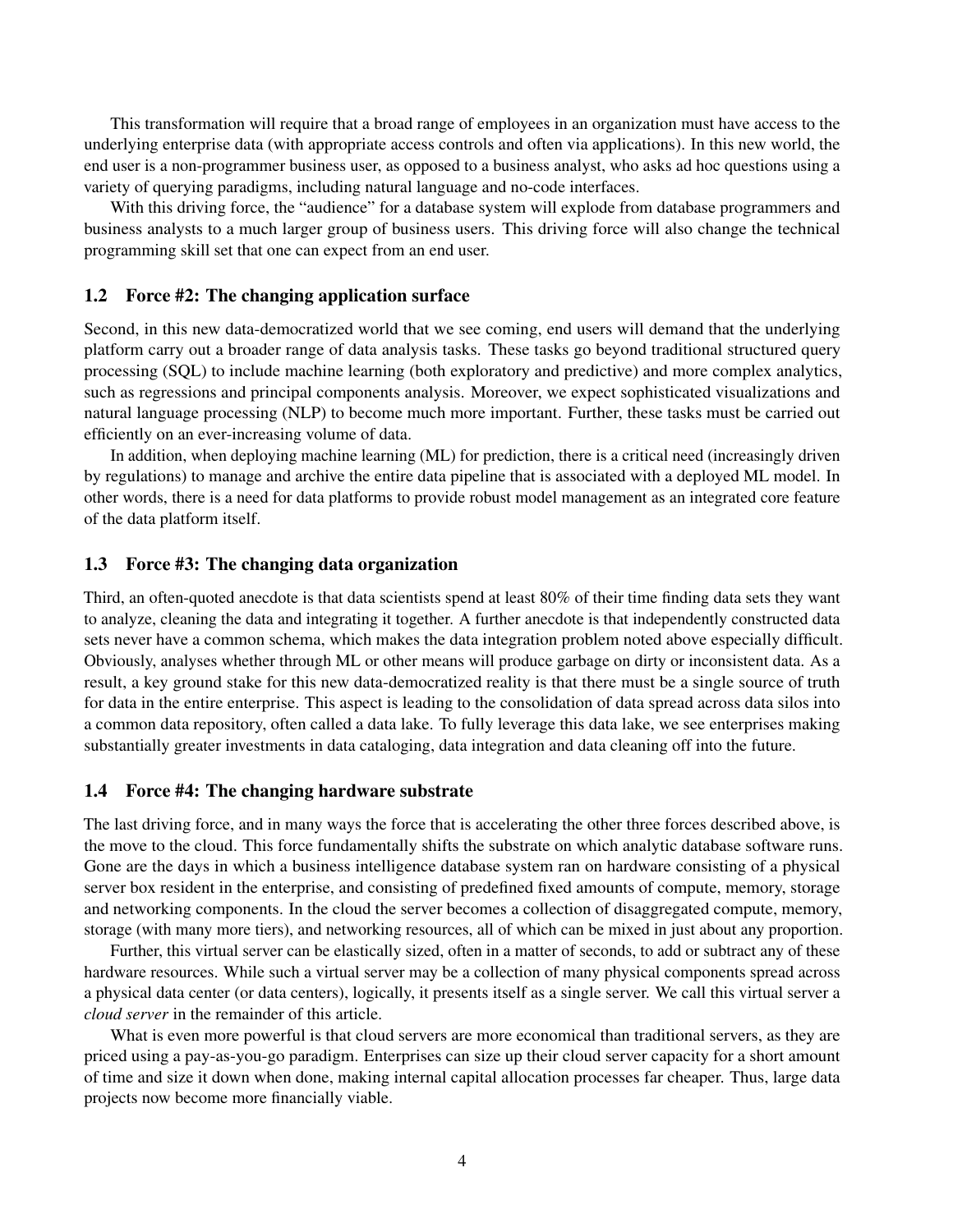Traditional database systems are notorious for having a large number of tuning knobs that have to be continually tweaked for performance by human database administrators (DBAs). These knobs have to be set at the "right" values when the database is initially installed, and then re-tuned as the workload changes. This reliance on humans to keep database installations running efficiently often results in sub-optimal performance, costing enterprises time and money. Modern cloud data platforms take this problem head-on and are moving toward self-tuning. Thus, in the cloud era, there will be a huge reduction in the human IT cost associated with running a cloud data warehouse.

We see three consequences of these forces, to which we now turn.

### 2 Consequences of these forces

The database community has started to make fundamental changes to react and leverage the four driving forces described above. A key direction in recent years has been to rethink the methods that go into every internal component inside a database engine. These components include storage management (which includes indexing), query processing methods, query optimization, and query scheduling. In a traditional data processing system these components are tightly coupled at the architecture level and optimized to run on a specific hardware configuration.

In a cloud server, the storage and compute is disaggregated in the underlying cloud fabric. Each of these components can be increased elastically independent of each other. Fast networking is often implicitly provided by the cloud provider. Further, each component of the storage hierarchy can be provisioned (and adjusted elastically). Thus, the bulk of the data sits in a cloud file system, which in principle has infinite storage capacity. That data can be accessed by compute resources by pulling data from the cloud file system (CFS). Along the way the data can be cached in multiple storage locations, including local SSDs and main memory. By-and-large traditional memory hierarchy rules apply. Storage that is closer to the processor is accessible at a lower latency, but has a higher unit storage cost, and lower capacity compared to storage that is "further away." What is interesting however, is that in a cloud server, every layer of the storage hierarchy can be elastically adjusted. Essentially a data platform can now provision a virtual cloud server in an arbitrary configuration to best suit the target application needs, and then reconfigured easily (and economically) as the workload changes. Database systems that don't leverage this elastic behavior, will simply not survive the competition in the cloud era.

Traditional database systems will need major reworking to achieve this sort of elasticity. Since a cloud server is assembled from a set of disaggregated underlying hardware resources, to make full use of this hardware organization, the internals of database engines must also be disaggregated to run at the speed of the underlying hardware. There is broad consensus in the database community that database internal components and architecture must be rethought from scratch for this new cloud server world.

Another trend which follows from these forces is the Software 2.0 movement [9]. This new approach to software engineering aims to move from thinking about software as a predefined static organization of code to a dynamic model-based view. In this new approach, machine learning models, often a neural network, are a fundamental software building block. This new building block can be viewed as a dynamic function that takes data as input, runs it through the ML model, and outputs the predictions from the model as the output/result of the function. A critical aspect of this new approach, which we call *ML-functions* (*MLF*s), is that an MLF can easily be retrained using new data. Thus, an MLF can dynamically optimize itself to adapt to new workload characteristics. This adaptation can often be done internally in the MLF providing an elegant software abstraction in which the software system can be considered to be a collection of dynamic, self-optimizing components. MLFs provide a disaggregated approach to software engineering and using it purposefully in this manner provides an interesting parallel to the disaggregation of hardware components in a cloud server. We expect complex software systems (not just database systems) will move toward this paradigm to reap the benefits of self-optimization.

Synergistic with the Software 2.0 approach is the move to serverless computing. With serverless computing, provisioning of hardware resources is automatically done by the serverless infrastructure freeing the developer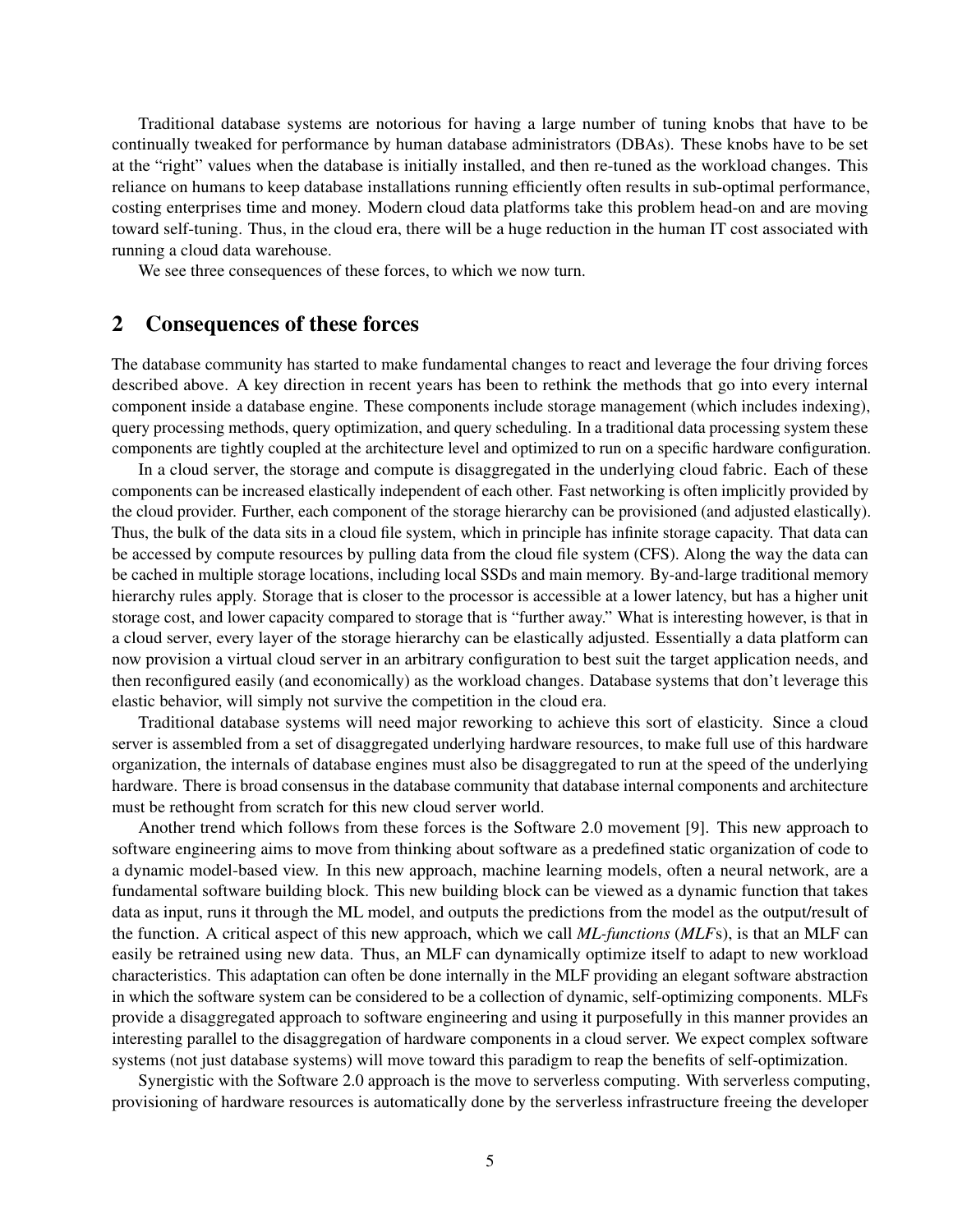from having to worry about that aspect of application development. Software 2.0 provides a new software abstraction while serverless provides a new hardware abstraction, and together both make the life of a modern software developer easier.

In summary, we are already seeing DBMSs being rearchitected for cloud deployment. In addition, serverless computing, such as AWS Lambda, are becoming an important cloud platform. Finally, the benefits of selfadaptation are obvious, which will drive large software systems, including DBMSs, toward using ML.

## 3 ML-in-Databases

Against the backdrop of changes in the broader data landscape described above, a panel was organized at the 2021 Annual Conference on Innovative Data Systems Research (CIDR). The topic for this panel was the role of Machine Learning (ML) in driving transformative changes to database internals. Below we summarize the discussion that started at the panel and continued after the initial panel discussion, resulting in the discussion and direction that is described in this article.

### 3.1 Learned indices

The first topic for discussion was the role of learned methods to reimagine a variety of database internal components. There has been a flurry of work over the last few years advocating the use of ML models to replace the traditional database internal components. This line of work can be considered as advocating for a Software 2.0 approach to reimagining database internal components. There have been two big themes in the community, namely learned indices and learned query optimizers. We discuss learned indices in this section, and we cover learned query optimization in the next section.

The learned index approach challenges the way in which database systems use indices. The initial focus of this line of research (e.g., [10, 7]) has been to provide an alternative to the "ubiquitous" B+-tree index structure [5]. In addition, there has been early work on other index structures, including LSMs and spatial indices. To focus this article, we only discuss the work related to the B+-tree index.

In a traditional database system, search on a large dataset can be sped up by building a B+-tree index. A B+-tree index is a disk-optimized balanced tree data structure that has a  $log(N)$  average case search time and I/O complexity. However, one can view a B+-tree search operation as a lookup function that takes as input an argument (the search key) and returns the set of matching records from the underlying dataset as a result. In a B+-Tree index, this function has a large data structure (the index) that is associated with the search function. A learned index on the other hand can be viewed as replacing this data structure with a MLF, and often a hierarchical collection of MLFs.

The panel discussion on this topic focused on past approaches to learned B+-tree index structures and quickly pivoted to the central question: *Do these learned indices actually outperform traditional B+-trees, especially when one uses optimized B+-tree indices?*

Over the last four decades, a number of B+-tree optimizations have been proposed, including cache-efficient implementations, and use of sophisticated key compression methods. It was pointed out that both prefix and postfix compression methods have been used in VSAM indices [3], which have been in commercial systems for over four decades. These optimizations often produce huge efficiency improvements. Thus, comparison with an optimized B+-tree implementation that also includes considerations, such as a broad range of compression techniques, is needed to better understand the role of learned indices in practice.

It was also pointed out that while the research enthusiasm has been high for learned indices, practical adoption will take time and the final judgement about their practicality is still out. The early work on learned indices has largely ignored issues of concurrency control mechanisms, and non-main memory storage. Indices are typically common in transactional workloads and robust concurrency control methods are ground stakes for commercial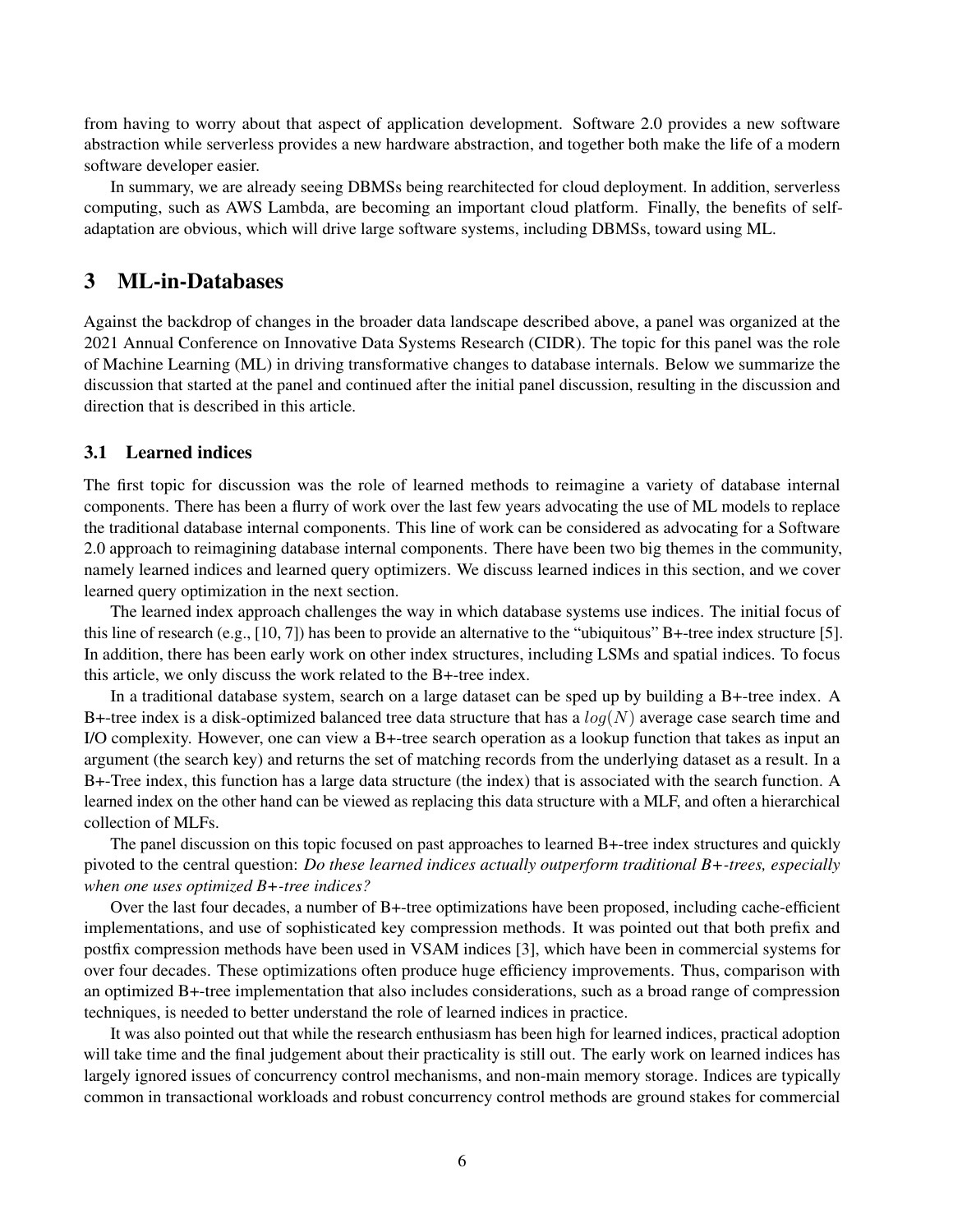adoption. There is only preliminary work to-date on how to make learned index structure work with a mix of update and read-only queries, and comparison with non-main memory database systems is missing. Further, the issue of crash recovery has not been addressed by work on learned indices, and that too is crucial for commercial traction.

The proponents of learned indices argued that comparisons with highly optimized B+-trees for in-memory settings including prefix compression (e.g., against the ART index) have been carried out [10, 12] but that other settings (disk, concurrency) are still missing. However, one should view the work on learned indices as work in progress.

The proponents of learned indices also pointed out that a critical missing component is the lack of realistic workloads, which is a broader community challenge. For example, if the data being indexed is Gaussian distributed, then a MLF will outperform a traditional index. Thus, the performance tradeoffs are very dependent on the distribution characteristics of the search keys. Getting realistic data distributions has been challenging, and this aspect is critical in determining the pros and cons of the two approaches to indexing data.

On the issue of performance of learned indices, there is a change in emphasis in parts of the learned index community from targeting execution time performance improvements to targeting space efficiency. Early results indicate that the space complexity of learned indices is provably better than B+-tree indices [8], and some commercial systems (e.g., Google Bigtable) observe throughput improvements because of the smaller index size [1]. Similarly, the smaller (and faster) lookup performance of learned indexes improved the end-to-end throughput of LSMs, like RocksDB [6]. However, the practical benefits depend on the workload, making good workloads/benchmark central to also moving this aspect of the learned index research forward.

#### 3.2 Learned optimizers

Learned query optimizer is another dominant contemporary research theme in the database community. This sub-community proposes an learned alternative to traditional query optimization (e.g., [11, 14]). A traditional query optimizer takes as input a query statement (often an algebraic expression) and transforms it to an optimal plan (another annotated algebraic expression). The internal code organization of a traditional query optimizer is often a large mesh of functions (with some functions being rules-based) that work together to formulate an optimal execution plan.

Query optimization is a notoriously difficult task and one that after five decades of work continues to drive significant research attention. A learned approach to query optimization takes a Software 2.0 approach to this internal component of a database engine, and aims to use an MLF, often backed by a deep neural network, to optimize queries.

Similar to the discussion above on learned indices, it was pointed out that work on learned query optimizers is also preliminary, and there isn't conclusive evidence that such approaches are yet practical for real deployments. Besides, query optimization is really critical in analytic environments, and state-of-the-art systems use a column store organization in such settings, as column stores result in much better query performance. However, until recently all comparisons of learned query optimizers were against the PostgreSQL optimizer or traditional row-oriented optimizers (e.g., Oracle or Microsoft SQL Server). Showing gains for analytic queries on a row-store database does not make a strong case for learned query optimizers.

Proponents of the learned methods pointed out that existing work already compares against some of the best-known optimizers, such as Microsoft SQL Server and Oracle [14, 13], and noted that PostgreSQL is widely used as it is open-sourced. This open-source aspect is important as the research in this area requires making changes to the actual optimizer source code to implement the learned optimization methods. It was further noted that commercial systems have started to integrate learned cardinality estimates and other ML-based improvements.

Proponents of the learned methods also highlighted that there is an additional benefit of pursuing research in learned methods, which is to explore it as a research direction to determine what its boundaries are. Even if at the end of the day, they do not end up outperforming state-of-the-art systems, we will as a community learn a lot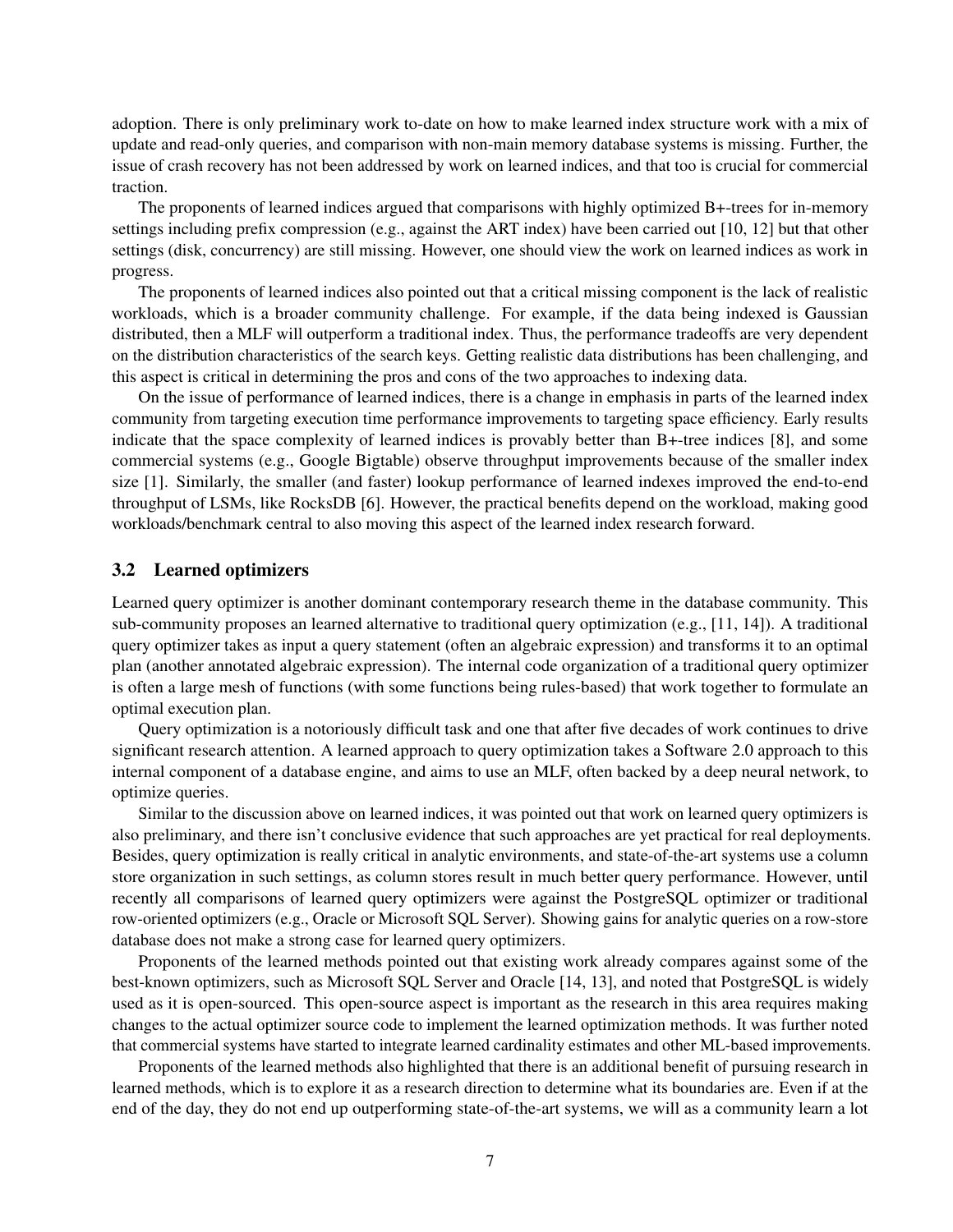from this process. Thus, there is a pure research exploration component to pursuing learned approaches.

#### 3.3 Instance optimality

The diversity of database workloads and the elastic nature of the cloud server on which a database instance runs, presents unique opportunities to tune a specific database instance to the workload and hardware parameters available at that instant. This idea of instance optimal database deployments is an emerging research trend in the database community. ML methods are clearly applicable here as many database systems have hundreds if not thousands of parameters, and the choice of the parameters plays a big role in determining the overall system performance. Further, even if the parameters have been set once, as the workload changes these parameters must be reset.

Today such database tuning is largely done statically. However, there is a growing body of research work in our community that advocates taking as input data from the operational environment – think database and system logs – and using it for self-tuning. There has been sporadic work over the last four decades on self-tuning, and ML-based algorithms are likely to play a role in this endeavor, if they can be shown to be superior to traditional methods.

#### 3.4 ML-in-Databases, the "other" ML

This panel of researchers also noted that perhaps the real reason to bring ML methods into database engines is orthogonal to replacing existing internal database data structures/algorithms with learned parts. This reason is related to the rapidly changing database workloads and user base (recall Forces #1 and #2).

Database workloads are changing quite rapidly. With a unified data-centric view of the enterprise (Force #3) enterprises can run both analytic and ML workloads in the same data engine. Today, these two types of workloads are often run in two different platforms. For example, a platform that runs SQL analytics and another that runs ML analytics (e.g., Pandas or Tensorflow). Managing two platforms instead of one increases the data management costs and also makes data governance more complicated. This current approach of "ML-outside-the-database" is a huge and growing issue for enterprises.

The community has worked on the integration of ML and SQL in the past. Some commercial database systems (e.g., [4]) have been shipping ML methods that run inside the database engine since the earlier part of this century. However, what is needed is a dramatic new approach to not just make ML and SQL workloads operate in the same data engine, but also to support ML model management in the data platform. Today, there is an unmet need for robust management of ML pipelines (simplistically think of this as an "execution plan" with data cleaning, encoding, training, and scoring "operators"). To use an ML model for inferencing (e.g., making a credit recommendation for a new loan applicant), the enterprise has to put in place a vast data management infrastructure for the ML models. Regulatory or internal governance policies may require that the entire pipeline associated with creating the deployed ML model be archived so that it can be revisited in the future (e.g., to check for bias). As the underlying data changes, a previously optimal model may "drift," and may also need to be retrained to make more accurate inferences, which again requires support for robust model management.

In addition, if one looks at the life cycle of data, especially when an enterprise is trying to bring all data together in an enterprise-wide data lake (Force #2), one sees that there is ML and SQL intertwined at every step. Just getting the data into the data lake requires data cleaning, which will require using ML methods at scale. Further, this data cleaning "workload" is not a one-time job, but it is a workload that must be run continually. Users (and now there is a broader user base due to Force #1) also invoke analytics functions that often use ML for data exploration and visual discovery. In fact, in many enterprise data settings, these new data workloads (data cleaning and discovery) take up most of the time of the human user as well as most of the resources in the cloud server. When taking a holistic look at the workload present in a modern data ecosystem, the ML part is more dominant than traditional SQL.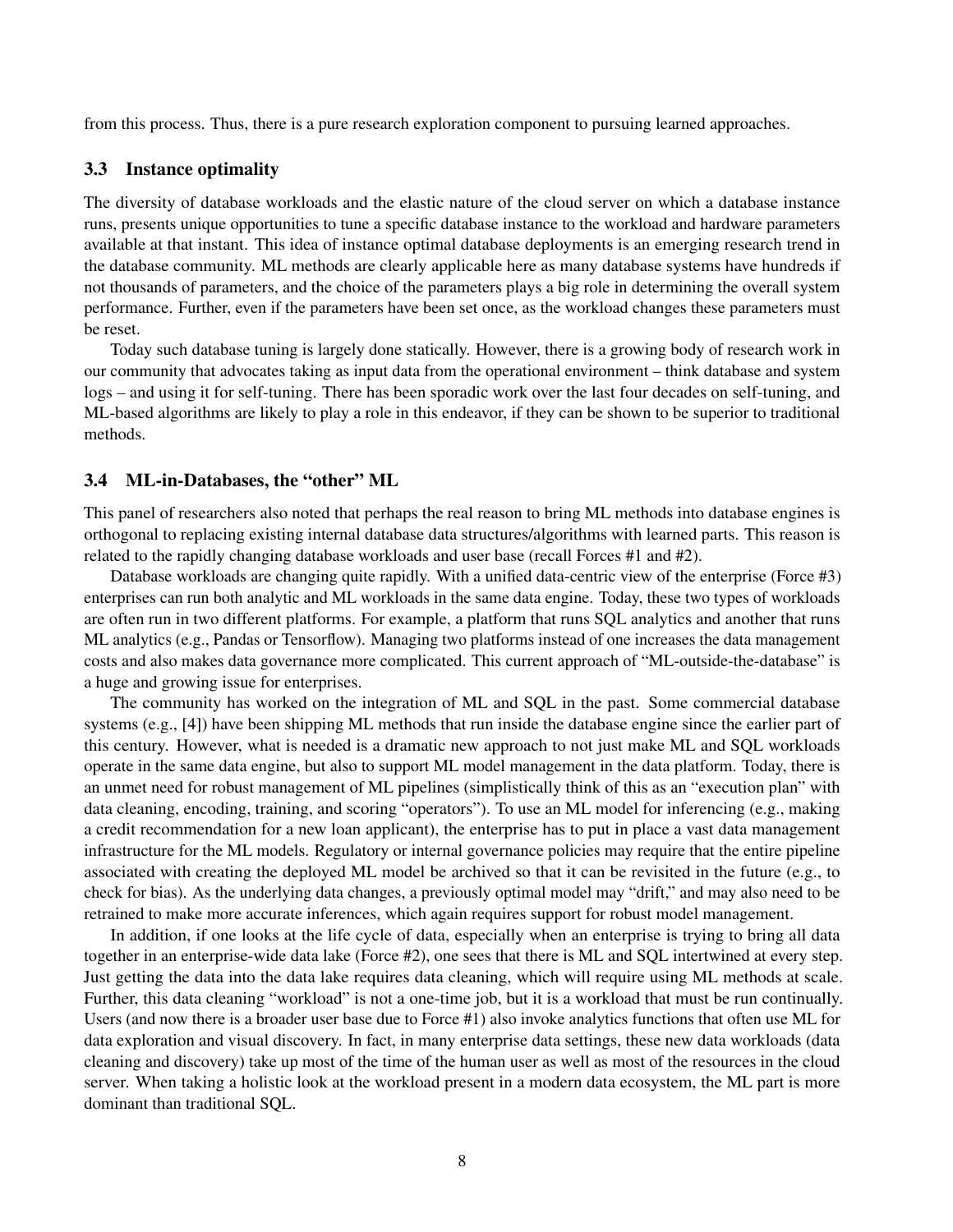Thus, the real opportunity for ML and database systems is to bring both ML processing and SQL processing together into the database engine. To achieve this goal, we need to rethink the internal organization of a database engine even more, and not just try to use ML/learned methods to speed up a traditional database platform, which arguably only supports SQL and thus a small fraction of the overall enterprise data workload.

Overall, a strong sentiment expressed in the panel was that the real synergies for ML and database to come together may lie in this area – namely, creating new data technologies that efficiently serve both workloads natively, and also provides in-built model management capabilities.

## 4 Key Takeaways

The discussion on this topic of ML-in-databases can be summarized by the following key takeaways, which also points to directions for future work.

Takeaway #1: The initial comparisons of leaned indices with optimized traditional indices should be further expanded to include concurrency control and multi-user settings. Learned indices need to make a holistic argument if they want to challenge the use of traditional indices.

**Takeaway #2:** A key benefit of learned indices may come from the learned structures requiring lower space utilization, rather than a reduction in search time. Further work in this area is needed to test this claim.

Takeaway #3: More realistic benchmarks/workloads are critical as the benefits of learned indices is very dependent on the data distribution. Coupled with Takeaway #1, it may be time for leaned indices to use end-to-end benchmarks in their comparison, with full parity on features like concurrency control, recovery, non main memory, and multi-user settings.

Takeaway #4: When evaluating the benefits of a learned optimizer, the yardstick for comparison should not just be PostgreSQL – a row-store system that is known to have low performance. Since access to the database system source code is required for this research, using an open-source column-store database system, such as MonetDB [2], is advocated.

Takeaway #5: To fully exploit the disaggregated and elastic nature of a cloud server, database deployments will need to consider instance optimal methods so that they can self-tune (and retune) themselves for the workload at hand. ML methods are likely critical here as long as they can demonstrate superiority to traditional methods.

Takeaway #6: The big opportunity for ML-in-Databases is for database systems to consider new data processing techniques/architectures that can efficiently process both ML and SQL tasks. The internal data structures used in such a platform may still be "traditional," but the huge opportunity ahead for the community is to expand the scope of workloads in this manner, and to include model management as a core data management task.

# 5 Acknowledgments

This work is supported in part (for effort by JMP) by NSF under grants OAC-1835446, IIS-1815701, and by CRISP – one of six centers in JUMP, a Semiconductor Research Corporation (SRC) program sponsored by DARPA.